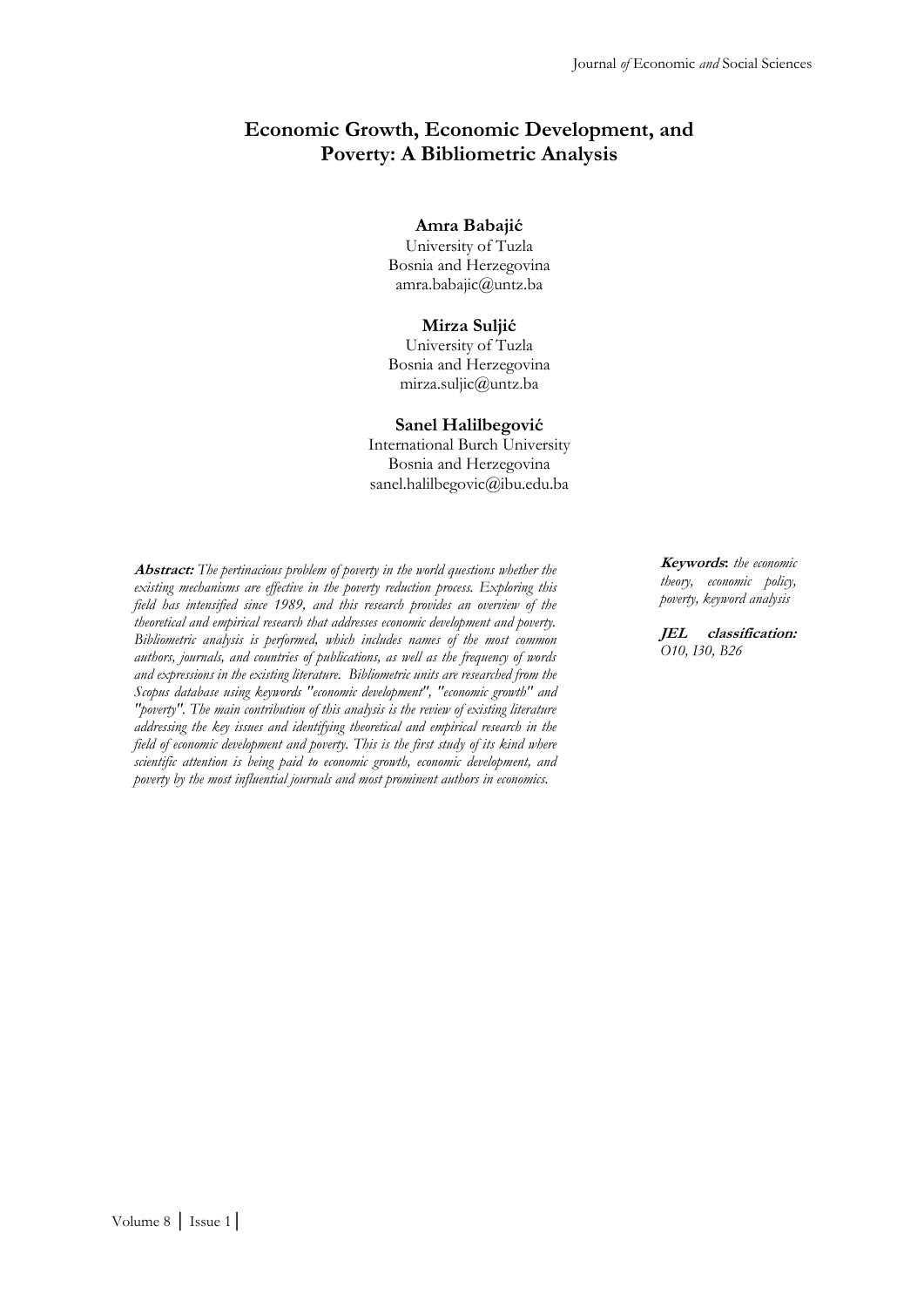### **Introduction**

If we adopt the fact, that economic development must be directed towards improving the lives we live and freedoms we enjoy, and that hunger is not just a consequence of nature but also an economic and political disaster, we can conclude that all poverty-related factors interact with economic development as well. In strictly economic terms, "development has traditionally meant achieving sustained rates of growth of income per capita, to enable a nation to expand its output at a rate faster than the growth rate of its population. Levels and rates of growth of "real" per capita gross national income (GNI) (monetary growth of GNI per capita minus the rate of inflation) are then used to measure the overall economic well-being of a population—how much of real goods and services are available to an average citizen for consumption and investment" (Todaro & Smith, 2015, p.16). More recent views of economic thought emphasize that economic development includes structural and institutional changes and produces quantitative and qualitative changes in society, primarily focused on the reduction of poverty and inequality. Besides, "environmental constraints dictate a different type of economic development today, a development that brings about new economic structures and lifestyles that do less damage to the natural systems that sustain life on Earth"(Van den Berg, 2017, p. 8).

On the other side, economic growth refers to an increase of quantitative indicators of an economy, increase in output per capita in a certain period. During the 1950s and 1960s, economic development was observed as a series of successive stages of economic growth, and "development became synonymous with rapid, aggregate economic growth" (Todaro & Smith, 2015, p.119). The subsequent development theories observed those phenomena separately, however, the authors decided to include both of these closely related phenomena in the analysis. Definitions and measures of poverty measured vary across the world. "The national poverty line for a country is typically a monetary threshold below which a person's minimum basic needs cannot be met, taking into account the country's economic and social circumstances" [\(World Bank,](#page-15-0)  [2020a\)](#page-15-0). According to a definition of relative poverty, "a person or a household is considered to be poor when their income and resources are worse than what is thought to be adequate or socially acceptable in the society in which they live" [\(Council of Europe, 2020\)](#page-13-0). Therefore, someone can be poor in a relative meaning, even if they are not poor in the absolute sense. Developing countries usually use absolute lines but "most developed countries use relative poverty lines" [\(Ravallion & Chen, 2011,](#page-14-0) p. 1251). In Europe, poverty is a synonym with relative poverty. Except for low income per capita, measured by the purchasing power parity, a poor world is characterized by inadequate nutrition, poor health (high prevalence of infectious diseases), high mortality rates - especially in young people, poor living conditions, low educational attainment, poor or absence of involvement in political and social programs, frequent social unrest and wars, existence in ecologically polluted areas, and so on. When "10 percent of the world's population (736 million people) lived on less than US\$1.90 a day in 2015" [\(World Bank, 2020b\)](#page-15-1), exploring these topics is more than necessary.

To achieve the research aim, we defined the following research questions: Who are the most prominent authors in the field of economic growth, development, and poverty? What are the most frequently cited articles? What are the leading scientific journals? Which countries and authorships contribute the most to economic growth, development, and poverty? What are the most used keywords in this area?

The results of this study provide useful information in the field of research economic development and poverty. The research is structured as follows: the second part gives theoretical background and presentation of previous research. Part three outlines' data and methodology, while the fourth part provides analysis and discussion of the empirical results and in the end conclusions and research opportunities.

### **Theoretical background and literature review**

Poverty issues are now in the focus of development economics, and they are one of the most controversial topics of economic analysts and historians. Economic development directions evolved and a lot of theories, strategies, and politics, which seek to reduce poverty in the world, have been developed. It has been commonly held that economic growth does not necessarily lead to poverty or income inequality reduction,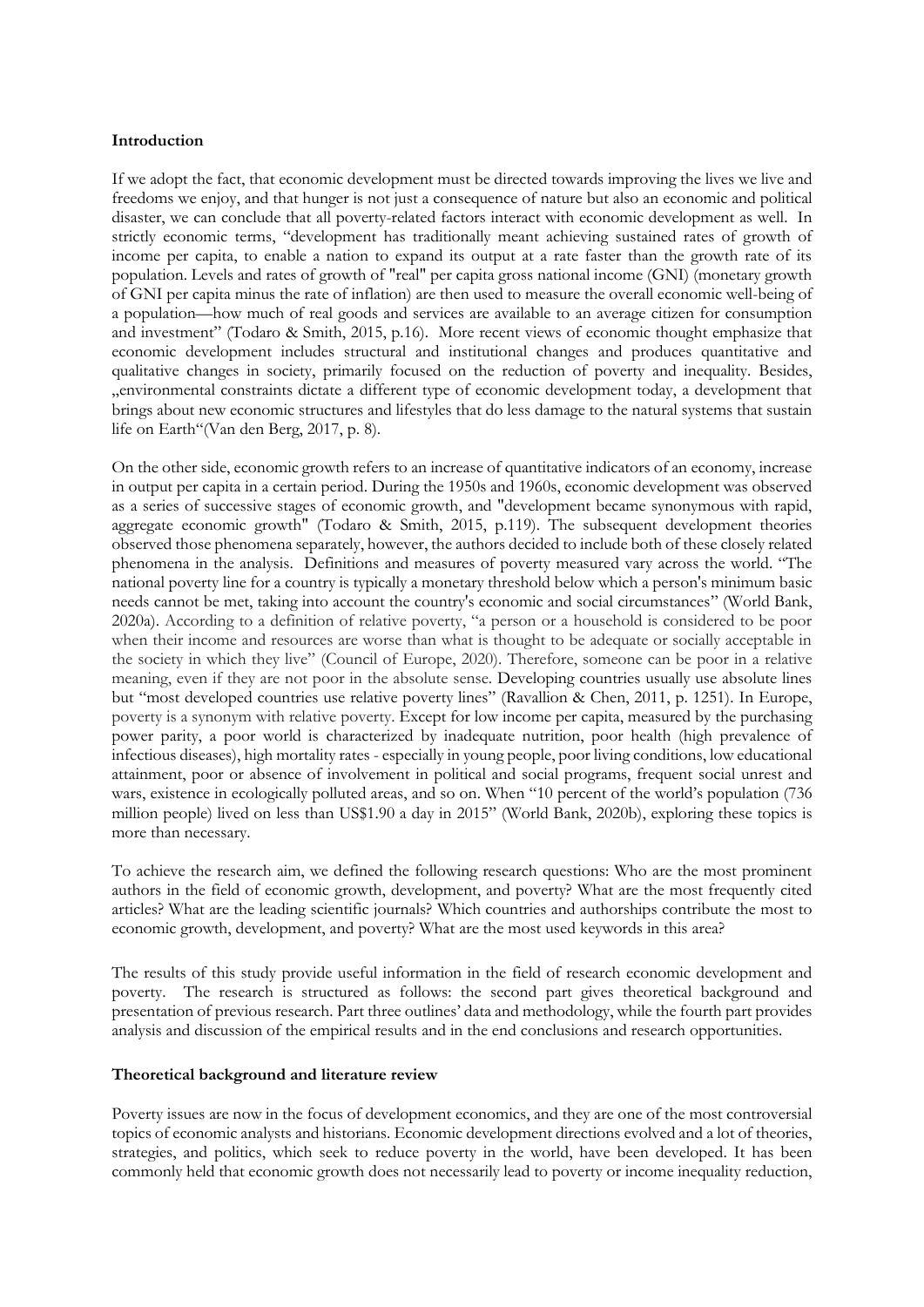and that support programs and financial and social assistance to the poor are the keys. Approaches to the link between economic growth and poverty changed over time. From the 1950s to early 1970s, theories like Kuznets inverted U, Rostow's stages of economic growth, Nurkse's vicious circle of poverty, were prevalent in the field of economic growth and development. However, the increase in poverty and inequality, during the 1980s and 1990s, led to a conclusion that it is not possible to consider growth separate from poverty. New theories since the 1990s emphasize the inextricable link between economic growth, economic development, and poverty: [\(Adams, 2003;](#page-13-1) [Fields, 1989;](#page-13-2) [Kwon & Yi, 2015;](#page-14-1) [Lopez, 2006;](#page-14-2) [Ravallion & Chen,](#page-14-3)  [1999;](#page-14-3) [Roemer & Gugerty, 1997;](#page-14-4) [Škare & Družeta, 2016](#page-14-5)), and so on.

The nexus between economic growth and poverty varies among different authors, countries, and periods. According to DFID "economic growth is the most powerful instrument for poverty reduction and improving quality of life in developing countries. Strong growth and employment opportunities encourage parents to invest in the education of their children" [\(DFID, G. B., 2008,](#page-13-3) p. 2). It can lead to the emergence of strong and growing groups of entrepreneurs who would then increase pressure on governments for better management. Islam (2004) conceptualized a virtuous circle of links between growth, employment, and poverty reduction from which economic growth leads to productive capacity, productive capacity then leads to employment with rising productivity, which leads to higher income of poor, where the higher income of poor leads to higher expenditure on health, education and skills development, which in the end, increases productive capacity (Islam, 2004). Economic growth and development result in creating new jobs, driving human development, and improving health and education, which ultimately have effects on the quality of life of all people in society. Creating new jobs gives society better employment opportunities, which directly correlates with poverty reduction because people become a part of the working population that can afford at least a minimum of goods and thus rise above poverty. Increasing wages contributes to poverty reduction too, as it increases the solvency of the population and the ability to provide better living conditions for the same level of work.

Some recent bibliometric analyses focus on the top economic journals, main topics, top publishing, and most cited authors and institutions. Lahat (2017) emphasizes that scientific findings of poverty are one of the main factors that influence policymakers' perceptions on how to deal with this problem. Knowledge of the phenomenon of poverty is very important, often more notable for observation than exposure to it. (Lahat, 2017).

Teixeira and Carvalho (2014) used bibliometric analysis and managed to measure the number of attention authors paid to poverty and poor countries. They identified and analyzed papers published in the most prominent journals in the area of international economics between 1971 and 2010. They concluded that 'Poverty authors pay little attention to this matter, "representing only 0.6% of all articles, which corresponds to the absolute value of 13 in a total of 1,740 articles" (Teixeira [& Carvalho, 2014,](#page-14-6) p. 22).

Cardoso and Teixeira (2020) conducted the bibliometric analysis with a focus on poverty in the most influential journals in economics and highlighted two main findings:

- (i) the scientific attention paid to poverty in the Blue-Ribbon journals (top American economic journals) is relatively deficient, but with a positive trend, "increasing from a modest 0.36 percent of total articles published in the 1970s to 1.92 percent of total publications in 2010s"; and
- (ii) "relative weight of specific poverty subtopics has significantly changed over the last 50 years, shifting from a focus on defining and measuring poverty, to policy-related issues in the most recent period (2000 onward)" [\(Cardoso & Teixeira,](#page-13-4) 2020, p. 1).

Ravallion (2011) used Google Books Ngram Viewer to analyze the evolution of attention to poverty and related topics in the literature. He documented the number of times the word 'poverty' appears in books and one of the conclusions is that there have been "significant changes in attitudes about poverty over the last three centuries and even contempt for poor people, to the view that society, the economy, and government should be judged in part, at least by their success in reducing poverty" (Ravallion, 2011, p. 43). This research provides a content analysis of poverty-related keywords and poverty subtopics addressed in the relevant literature. There are not many papers dealing with bibliometric analysis in the field of economic development and poverty and this research is the first or one of the first ones in this area.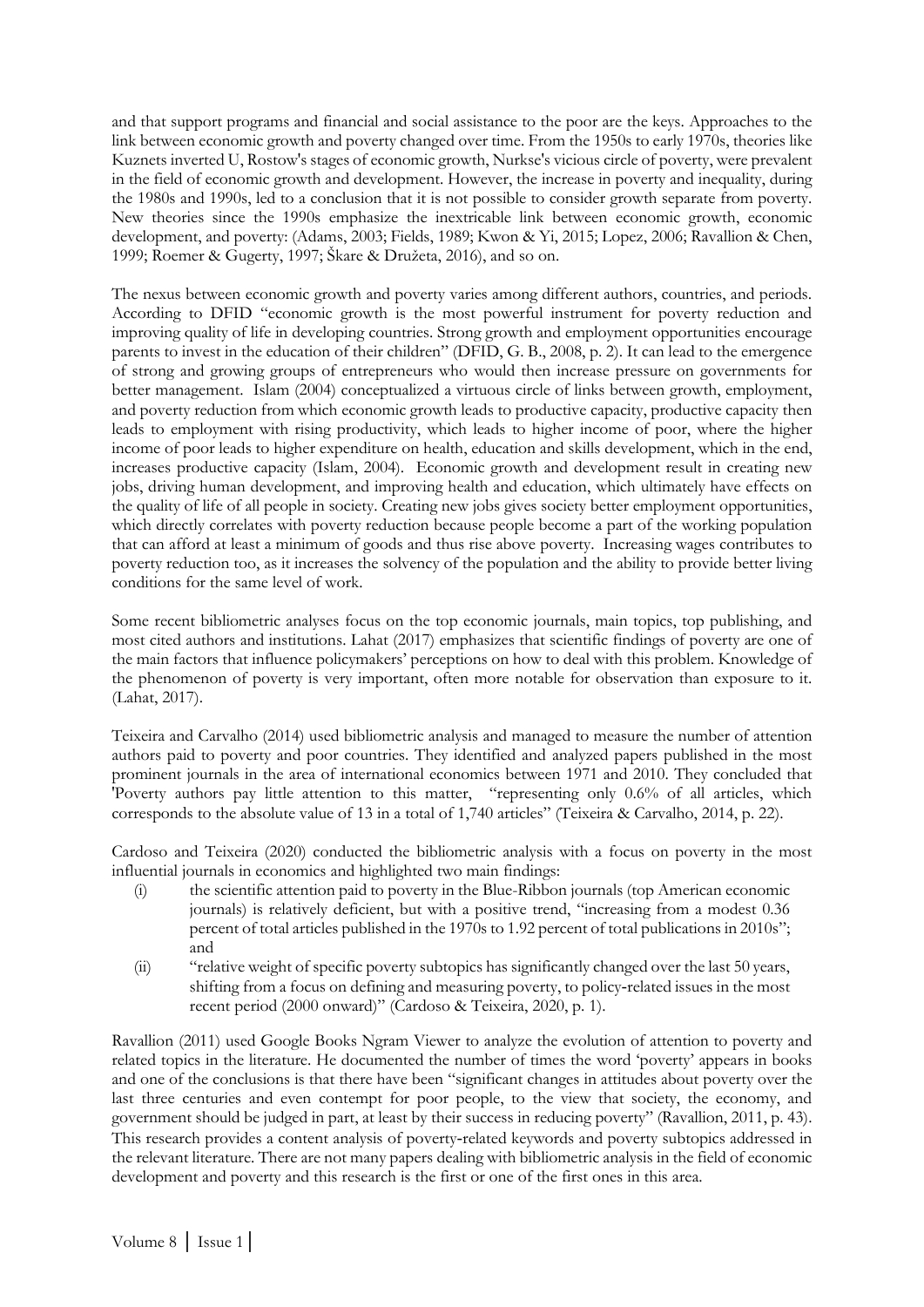## **Methodology**

### *Bibliometric analysis*

The bibliometric analysis employs quantitative methods to investigate the scientific activity within a specific field and is entirely dependent on available written publications that have been preserved and stored in a bibliographic database. Bibliometric techniques have evolved, and two of them stand out: performance analysis and science mapping. Performance analysis focuses on measuring publication, impact (often used as a proxy for quality) for authors, journals, institutions, countries, and keywords, while science mapping is intended to explore into dynamics of a research field over a particular period.

## *Choice of database*

This research used the SCOPUS databases to retrieve publications from 1970 to 2019. Since all the main journals and conferences, covering economic issues, are included in the SCOPUS database, and bibliometric analysis was conducted using studies published in Scopus up until May 2020. Scopus was chosen because it includes more than 22000 titles, from more than 5000 international publishers, containing different types of documents, along with other relevant metadata that is relevant and important to this research [\(Aghaei](#page-13-5)  [Chadegani, A. et al., 2013\)](#page-13-5).

We searched for publications related to economic development and poverty of all types, by their titles, abstracts, and keywords. The search query string was designed to cover as many results as possible that met our requirements as described below. Keywords included in the search were 'Poverty' AND ('Economic development' OR 'Economic growth') utilizing the Boolean operator 'or' in the title, abstract, and keyword field. Moreover, since our focus was on economics, we chose, as an additional filter, AND/NOT (disease OR health OR cancer OR infections OR Terrorism OR flood OR Agriculture OR mortality OR violence OR biodiversity OR Ecosystem OR Forest OR Urbanism OR nutrition). We limited literature to the subject areas of

"Social Sciences", "Economics, Economics, and Finance" and

"Business, Management, and Accounting." The survey was conducted

during the last week of May of 2020, and a total of 4415 publications were returned from the main search. The validity of the search strategy was tested by manually reviewing the retrieved articles.

| Search query                                       | Additional search options |  |  |
|----------------------------------------------------|---------------------------|--|--|
| (Poverty) AND ("Economic development" OR "Economic |                           |  |  |
| <i>growth</i> ")                                   | Advanced search:          |  |  |
| AND NOT (disease OR health OR cancer OR            | Date: 27. August 2020     |  |  |
| infections OR Terrorism OR flood OR Agriculture OR | Use field: TITLE-ABS-KEY  |  |  |
| mortality OR violence OR biodiversity OR Ecosystem |                           |  |  |
| OR Forest OR Urbanism OR nutrition)                |                           |  |  |
| AND EXCLUDE (PUBYEAR, 2020)                        |                           |  |  |
| AND (LIMIT-TO (SUBJAREA, "SOCI")                   |                           |  |  |
| OR LIMIT-TO (SUBJAREA, "ECON")                     |                           |  |  |
| OR LIMIT-TO (SUBJAREA, "BUSI"))                    |                           |  |  |
| Refined by: Databases: (Scopus)                    |                           |  |  |
| Timespan= 1970 -2019                               |                           |  |  |
| Search language=Auto                               |                           |  |  |

Table 1: The query and additional search options are used during the search

Source: Authors' work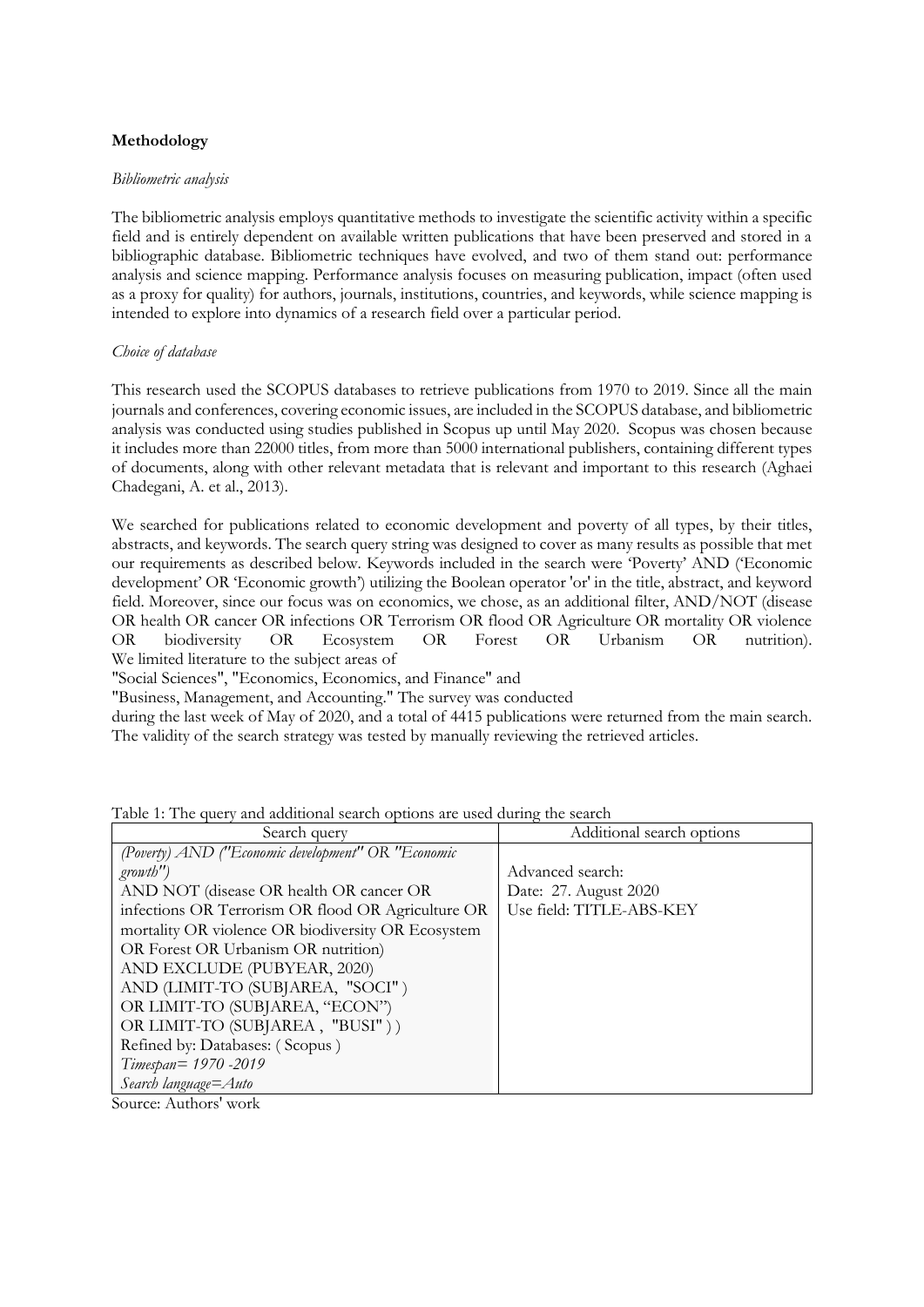### **Results and discussion**

Our research shows that topics related to poverty and economic growth and development have drawn significant attention from scientists in the last few decades. Another research similarly presented and concluded that understanding the importance top economics journals give to poverty is relevant mainly because of the impact these scientific sources have on policymakers (Cardoso and Teixeira, 2020, p. 13).

### *Results of the activity indicators*

Based on the search criteria previously defined in Table 1, Figure 1 shows the number of publications published over time, in terms of compatibility with the time frame of those collected publications. Besides an overall number of published publications, numerous publications can be also seen in the following domains: "Social Sciences", "Economics, Econometrics and Finance" and "Business, Management, and Accounting." It is essential to mention that the publication may be included in several categories (subject areas) according to SCOPUS rules.

Figure 1. Number of publications relevant to Economic Growth, Economic Development, and Poverty by year of publication



Source: Authors' research from the SCOPUS database

Regarding the number of publications per year, Figure 1 depicts the growing pattern of Poverty and Economic Growth and Development in the last forty years. To present the importance of the subject for literature, Appendix 1 shows the total number of publications and related topics published in Scopus in the subject areas 'Social Sciences', 'Economics, Econometrics and Finance' and 'Business, Management, and Accounting'. Data shows that the total number of publications in the area of "Social Sciences" increased from 15,109 in 1970 to 338,553 in 2019, while the number of topic publications increased from 1 to 212 in the observed period. When it comes to the subject area "Business, Management, and Accounting" the total number of publications increased from 2,359 in 1970 to 106,419 in 2019, while the number of topic publications increased from 0 to 80. In the subject area "Economics, Econometrics, and Finance", the total number of publications increased from 1,869 in 1970 to 60,999 in 2019, while the number of topic publications increased from 1 to 104. The absolute number of publications published during the observation period is shown in Figure 2.

Figure 2. Publications related to Poverty and Economic Growth and Development by year of publication, relative terms (topic related publication vs total number of publications)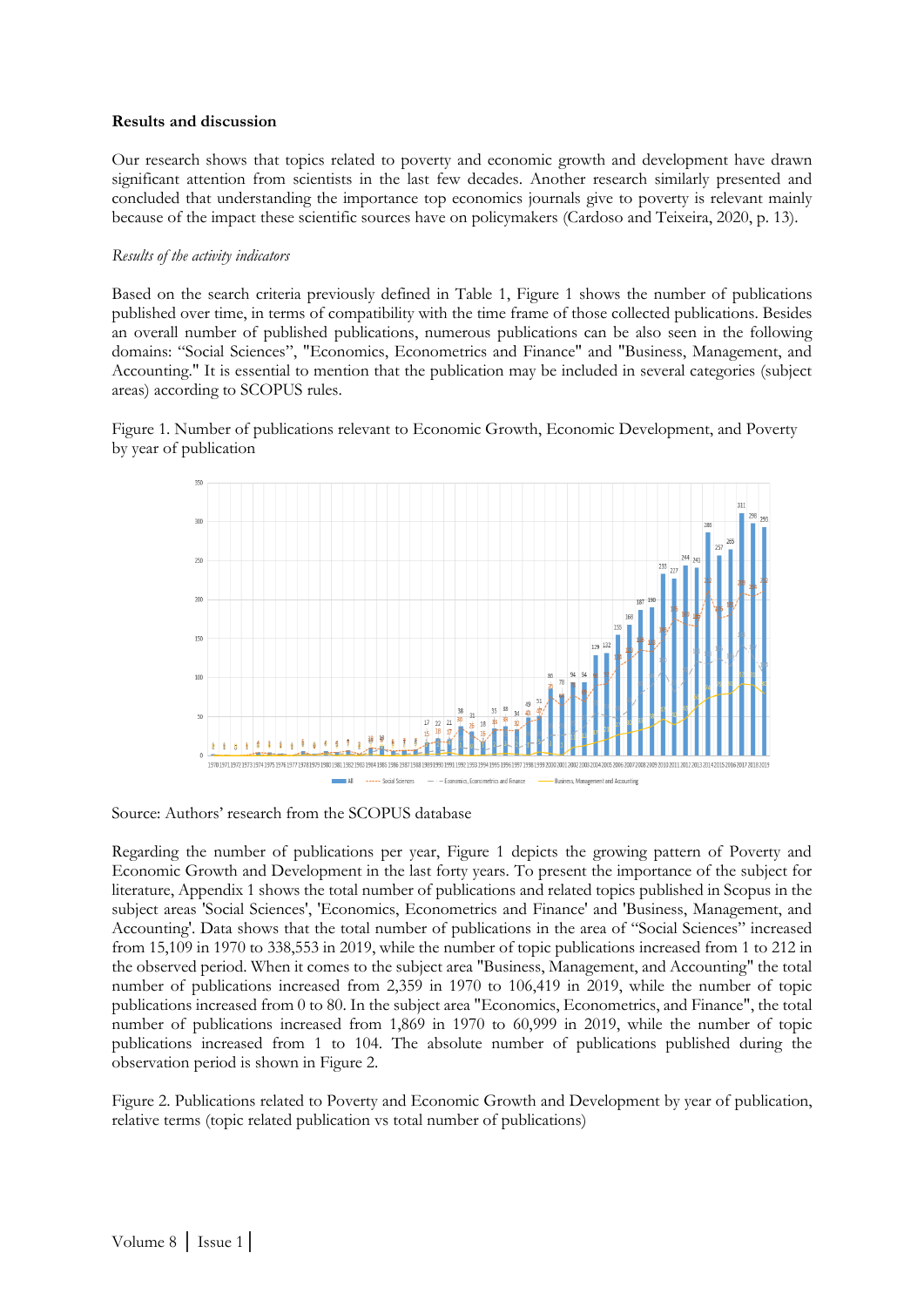

Source: Authors' research from the SCOPUS database

Although, in an absolute sense, the largest increase occurred in the field of Social Sciences, while in relative terms (topic-related publications vs a total number of publications) the largest increase occurred in the field of "Economics, Econometrics, and Finance", where the notable increase occurred in the period from 983 to1986. However, the largest increase in this field occurred from 2003 to 2011, whereupon the number of topic-related publications vs the total number of publications began to decline.

Since 1989, the highest number of publications per year is concentrated, which can be attributed to the World Bank, which has had a critical role in research on important issues. "Research on income distribution that has emerged over the years has sought to increase the understanding of donors, policymakers, and academics on the important questions of who benefits from economic development, who is hurt by economic decline, and why" [\(Fields, G. S., 1989,](#page-13-2) p. 2). Another reason for this is the progressive economic development in markets other than the US, especially in those of Europe and China. Table 2 shows the top authors based on the number of publications and citations per article.

| <b>Authors</b>                                                | Affiliation                                     | Number of<br>publications | Number of<br><b>Citations</b> | <b>Citations</b><br>per article |
|---------------------------------------------------------------|-------------------------------------------------|---------------------------|-------------------------------|---------------------------------|
| Martin Ravallion                                              | Georgetown University                           | 21                        | 1946                          | 92.67                           |
| Nanak C. Kakwani                                              | University of New South<br>Wales UNSW Australia | 13                        | 539                           | 41.46                           |
| University of the<br>Ernesto M. Pernia<br>Philippines Diliman |                                                 | 13                        | 384                           | 29.54                           |
| Arsenio M. Balisacan                                          | University of the<br>Philippines Diliman        | 12                        | 182                           | 15.17                           |
| Andy Sumner                                                   | King's College London                           | 12                        | 103                           | 8.58                            |
| Gary S. Fields                                                | TZA.                                            | 10                        | 155                           | 15.50                           |

Table 2. Most prominent authors who have published over 10 publications on Poverty and Economic Growth and Development (Accessed 03/02/2020, Revised 27/08/2020)

Source: Authors' research from the SCOPUS database

Martin Ravallion is the most prolific author with 21 publications, followed by Nanak C. Kakwani and Ernesto M. Pernia with 12 and Arsenio M. Balisacan and Andy Sumner with 12 publications. Looking at the number of citations per publication, the first three authors are Martin Ravallion with 92.67, followed by Nanak Kakwani with 41.46, and Ernesto M. Pernia with 29.57. Martin Ravallion is the most prominent author, however, his article titled "Growth, inequality, and poverty: Looking beyond averages" (2001) is one of the ten most frequently cited articles. Table 3 includes the 10 most cited publications based on the SCOPUS database.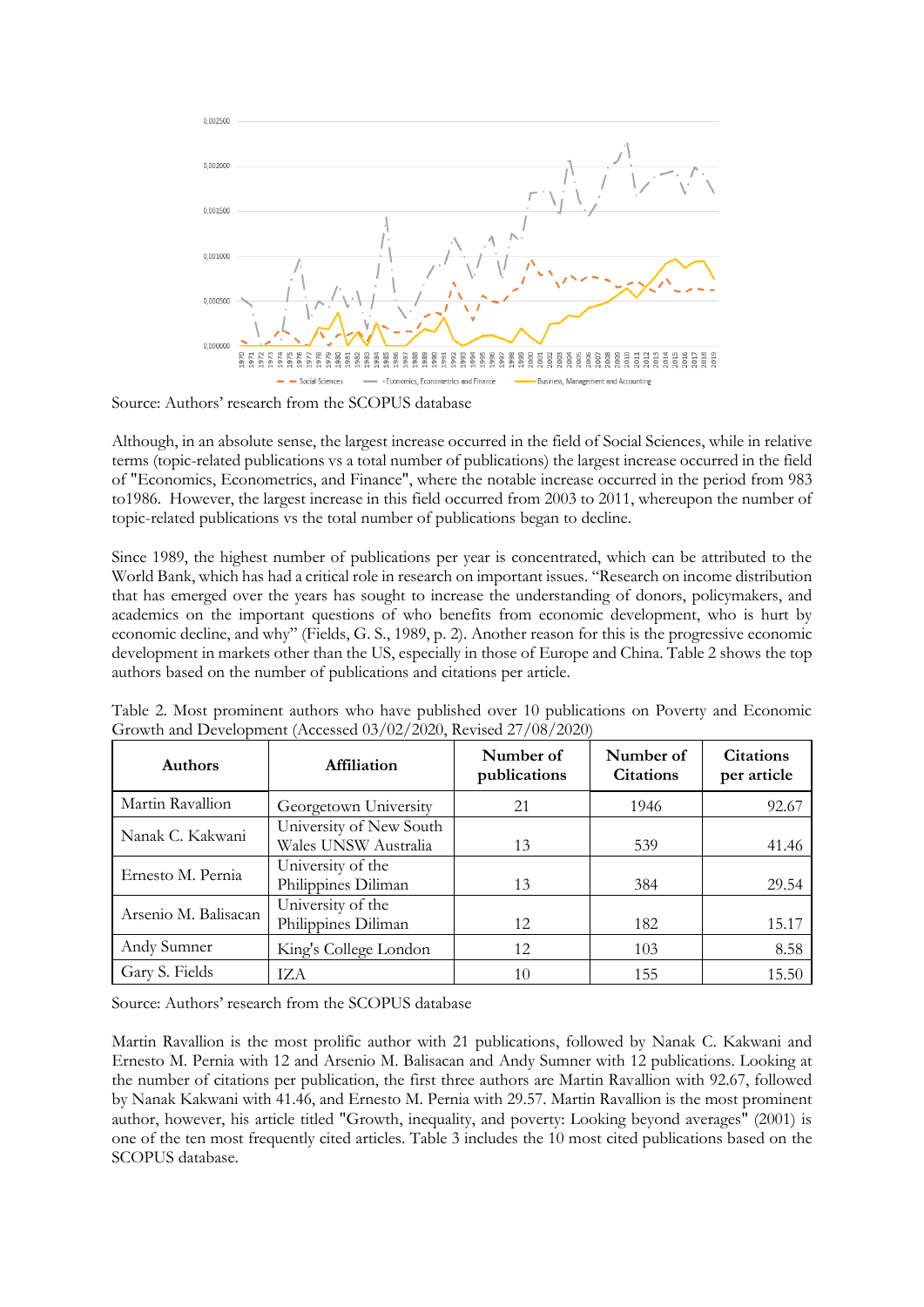The most cited article (Table 3) is "A new data set measuring income inequality" (1996) by K. Deininger and L. Squire, published in *the World Bank Economic Review* with 1279 citations. This paper on the new data set explores the systematic nexus between growth and changes in aggregate inequality. They used the Gini coefficient for measuring changes in inequality and concluded that "there is a strong positive relationship between growth and poverty reduction and no systematic relationship between the growth of aggregate income and changes in inequality as measured". [\(Deininger & Squire, 1996,](#page-13-6) p. 565).

| <b>Citations</b> | Author                                                                                        | <b>Title</b>                                                                                                            | Year | Journal                          |
|------------------|-----------------------------------------------------------------------------------------------|-------------------------------------------------------------------------------------------------------------------------|------|----------------------------------|
| 1291             | (Deininger, K.<br>& Squire, L.,<br>1996)                                                      | $\mathbf{A}$<br>data<br>$\operatorname{new}$<br>set<br>measuring<br>income<br>inequality                                | 1996 | World Bank<br>Economic<br>Review |
| 1277             | (Glaeser, E. L.,<br>La Porta, R.,<br>Lopez-de-<br>Silanes, F., &<br>Shleifer,<br>A.,<br>2004) | Do institutions cause<br>growth?                                                                                        | 2004 | Journal of<br>Economic<br>Growth |
| 990              | (Dollar, D. &<br>Kraay,<br>A.,<br>$2002$ )                                                    | Growth is good for<br>the poor                                                                                          | 2002 | Journal of<br>Economic<br>Growth |
| 765              | (Diener, E. &<br>Biswas-<br>Diener,<br>R.,<br>$2002$ )                                        | Will money increase<br>subjective<br>well-<br>being? A literature<br>review and guide to<br>needed research             | 2002 | Social<br>Indicators<br>Research |
| 535              | (Dollar, D. &<br>Kraay,<br>A.,<br>2004)                                                       | Trade, growth, and<br>poverty                                                                                           | 2004 | The Economic<br>Journal          |
| 508              | (Rodrik,<br>D.,<br>2008)                                                                      | One economics,<br>recipes:<br>many<br>globalization,<br>institutions,<br>and<br>economic<br>growth<br>$($ Book $)$      | 2008 | Princeton<br>University<br>Press |
| 496              | T.,<br>(Beck,<br>Demirgüç-<br>Kunt, A.,<br>$\&$<br>Levine,<br>R.,<br>2007)                    | Finance, inequality,<br>and the poor                                                                                    | 2007 | Journal of<br>Economic<br>Growth |
| 471              | (Beckerman,<br>W., 1992)                                                                      | Economic<br>growth<br>and the environment:<br>Whose<br>growth?<br>Whose environment?                                    | 1992 | World<br>Development             |
| 462              | (Taylor, E. J.,<br>1999)                                                                      | The new economics<br>of labor<br>migration<br>the<br>and<br>role<br>of<br>remittances<br>the<br>in<br>migration process | 1999 | International<br>Migration       |
| 436              | (Ravallion, M.,<br>2001)                                                                      | inequality,<br>Growth,<br>and poverty: Looking<br>beyond averages                                                       | 2001 | World<br>Development             |

Table 3. Ten of the most frequently cited articles according to the SCOPUS database, from the analyzed set of publications (Accessed 3/2/2020, Revised 27/08/2020)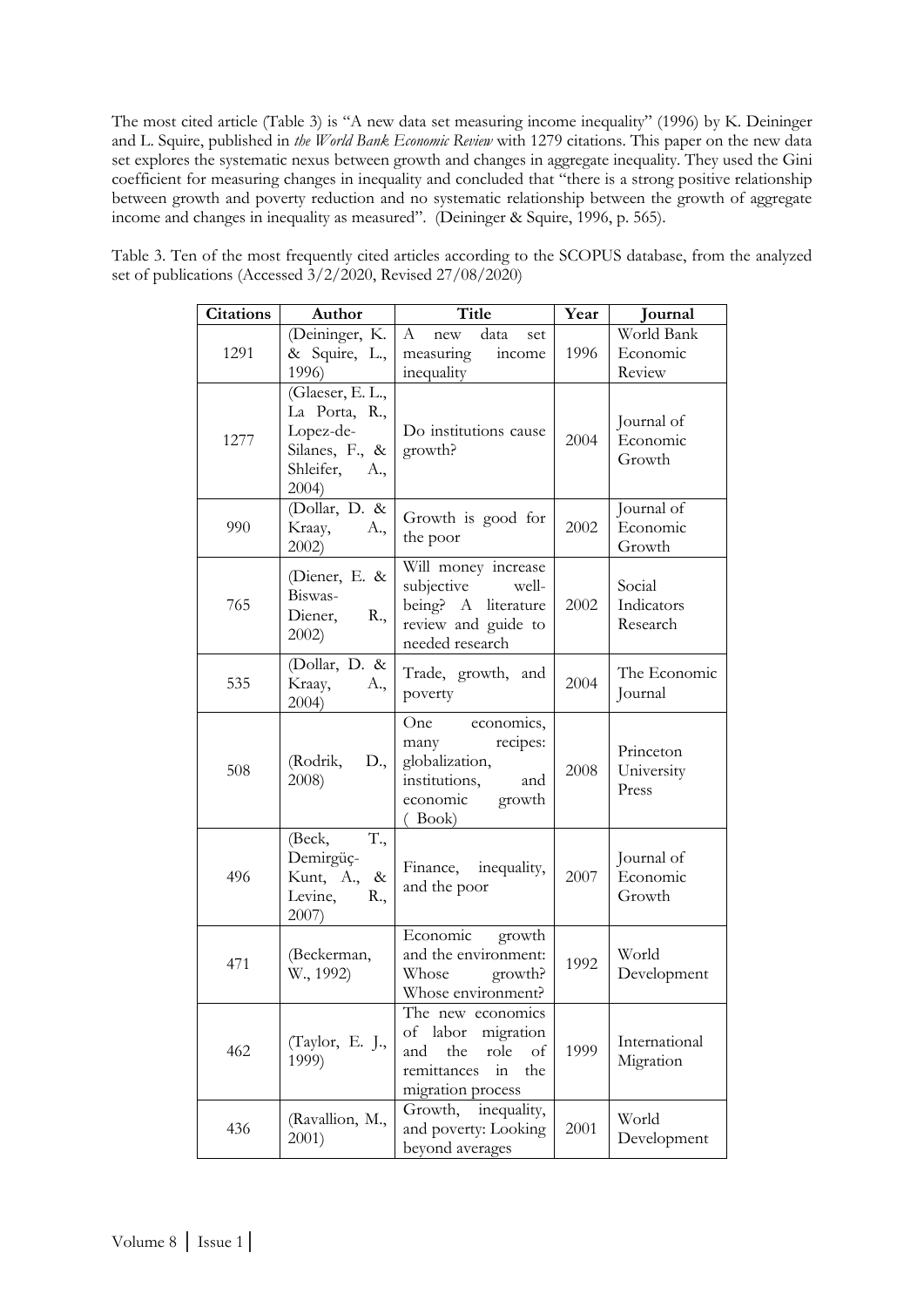The second most cited article is "Do institutions cause growth?" (2004) by E.L. Glaeser, R. La Porta, F. Lopez-de-Silanes, while A. Shleifer was published in the Journal of Economic Growth with 1253 citations. This paper revisits the debate whether political institutions cause economic growth or, instead, whether the development and build-up of human capital accumulation lead to institutional improvement. They concluded that the evidence is non-existent, institutions cause economic growth, as opposed to growth improving institutions. Their analysis for the period from 1960 to 2000 provides no support for the claim that "institutions cause growth". Substantial evidence points to the primacy of human capital for both growth and democratization. Also, they showed that institutional results improve as the country becomes richer [\(Glaeser, et al., 2004\)](#page-13-7).

The article "Growth is good for the poor" (2002) by [D. Dollar,](https://scholar.google.com/citations?user=46NXjwcAAAAJ&hl=en&oi=sra) and [A. Kraay](https://scholar.google.com/citations?user=fcQenm4AAAAJ&hl=en&oi=sra) was published in the *Journal of Economic Growth* with 960 citations. This paper underscores the importance of economic growth in reducing poverty and concludes that when average incomes rise, the average incomes of the poorest fifth of society rise proportionately. They emphasize that growth is not all that is necessary to advance the lives of the poor, and that good poverty reduction strategies must include tools of good rule of law, openness to international trade, good fiscal policy and discipline, and so on [\(Dollar & Kraay, 2002\)](#page-13-10).

"Will money increase subjective well-being? A literature review and guide to needed research" (2002) by Diener and Biswas-Diener were published in Social Indicators Research with 741 citations. They opened the question of whether the money will make people happy and concluded that a higher income might help if one is very poor. More money increases subjective well-being, "when it means avoiding poverty and living in a developed nation, however, income appears to increase subjective well-being little over the long-term, when more of it is gained by well-off individuals whose material desires rise with their incomes". The fundamental finding is "that for middle and upper-income people in developed countries, where gaining more income is not likely to enhance their subjective well-being" [\(Diener & Biswas-Diener,](#page-13-9) 2002, p. 119).

The fifth most cited article is "Trade, growth, and poverty" (2004) by Dollar and Kraay, published in The Economic Journal. In this paper, the authors investigated how globalization and trade openness affect economic growth and poverty. They emphasize that economic growth leads to proportionate increases in incomes of the poor. "The evidence from individual cases and cross-country analysis supports the view that globalization leads to faster growth and poverty reduction in poor countries. Furthermore, there is no systematic relationship between changes in trade volumes and changes in household income inequality" [\(Dollar & Kraay,](#page-13-8) 2002, p. 22).

| Journals                                     | Citation<br>s | $(\%)$ of<br>citation<br>s | Publicatio<br>ns | $(\%)$ of<br>publicatio<br>ns | Average<br>citations<br>per<br>publicatio<br>n |
|----------------------------------------------|---------------|----------------------------|------------------|-------------------------------|------------------------------------------------|
| World Development                            | 4783          | 7.75%                      | 99               | $2.24\%$                      | 48.31                                          |
| Social Indicators Research                   | 1035          | $1.68\%$                   | 20               | $0.45\%$                      | 51.75                                          |
| Journal Of Development Studies               | 936           | $1.52\%$                   | 25               | $0.57\%$                      | 37.44                                          |
| Journal Of International<br>Development      | 861           | $1.40\%$                   | 56               | $1.27\%$                      | 15.38                                          |
| Development Policy Review                    | 581           | $0.94\%$                   | 25               | $0.57\%$                      | 23.24                                          |
| Asian Development Review                     | 498           | 0.81%                      | 23               | 0.52%                         | 21.65                                          |
| Journal Of African Economies                 | 300           | $0.49\%$                   | 29               | $0.66\%$                      | 10.34                                          |
| Bulletin Of Indonesian Economic<br>Studies   | 271           | $0.44\%$                   | 21               | 0.48%                         | 12.90                                          |
| <b>Economic Development Quarterly</b>        | 233           | $0.38\%$                   | 23               | 0.52%                         | 10.13                                          |
| International Journal Of Social<br>Economics | 228           | $0.37\%$                   | 35               | 0.79%                         | 6.51                                           |

Table 4. The seventeen most influential and productive journals according to Scopus (Accessed 3/2/2020, Revised 27/05/2020)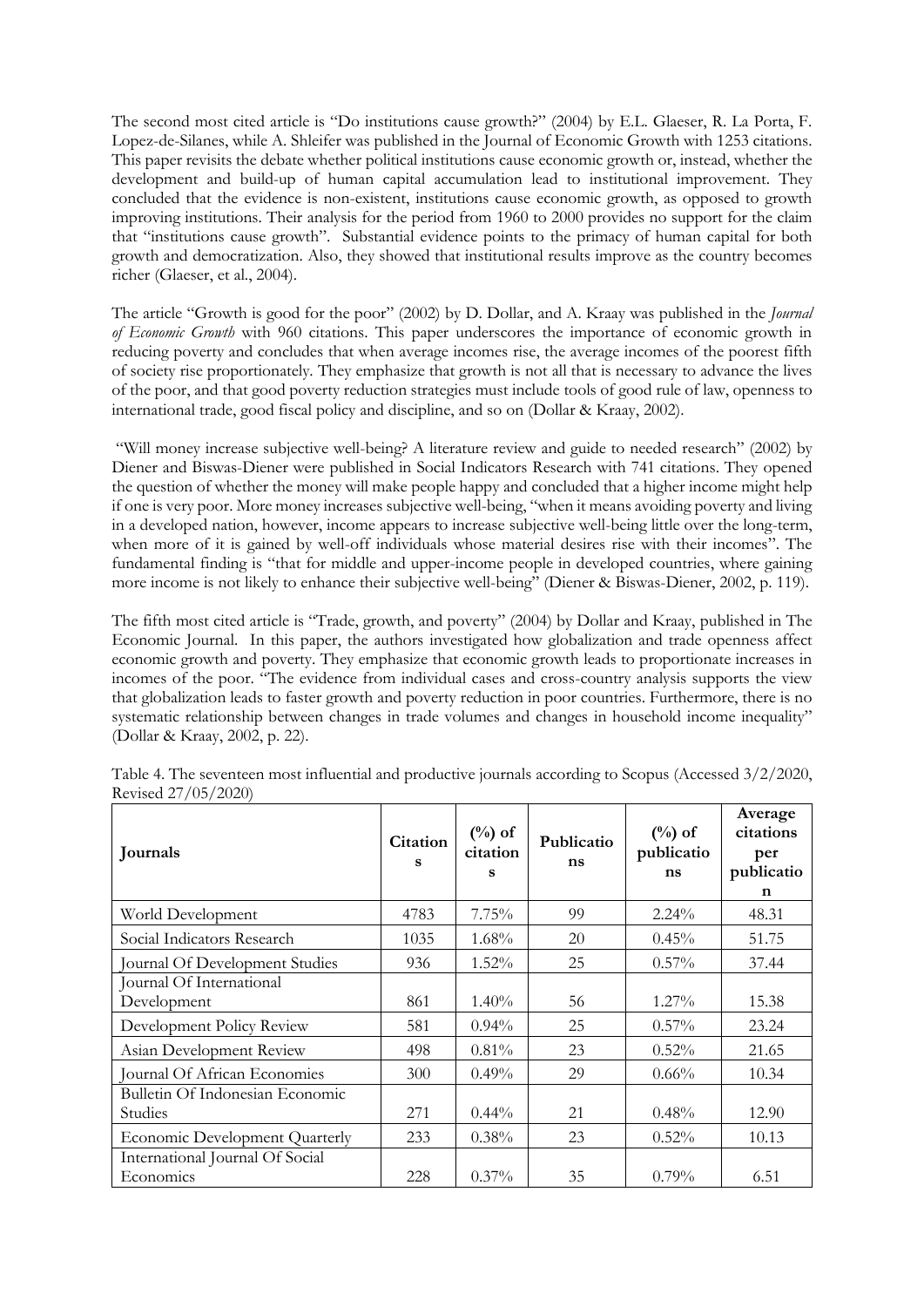| Development Southern Africa     | 214 | $0.35\%$ | 23 | $0.52\%$ | 9.30 |
|---------------------------------|-----|----------|----|----------|------|
| Sustainability Switzerland      | 203 | $0.33\%$ | 30 | $0.68\%$ | 6.77 |
| Finance And Development         | 199 | $0.32\%$ | 20 | 0.45%    | 9.95 |
| African Development Review      | 188 | $0.30\%$ | 20 | $0.45\%$ | 9.40 |
| <b>IDS</b> Bulletin             | 182 | $0.29\%$ | 26 | $0.59\%$ | 7.00 |
| Pakistan Development Review     | 142 | $0.23\%$ | 36 | 0.82%    | 3.94 |
| Mediterranean Journal Of Social |     |          |    |          |      |
| Sciences                        | 117 | $0.19\%$ | 40 | $0.91\%$ | 2.93 |

Table 4. (continued)

The 17 most influential and productive journals, on topics including economic growth, economic development, and poverty, are identified and presented in Table 4. To measure the impact of each journal, the indicators are based on the number of citations of all published publications. Data presented in Table 4 identifies the most influential and productive journals on Economic Growth, Economic Development, and Poverty topic, based on the number of times all papers published by the journal are cited in other papers to measure the influence of each journal.

Data reveals that the World Development journal has the highest number of citations (4783, 7.75%) and articles (99, 2.24%), followed by Social Indicator Research (1035, 1.68%), Journal of Development Studies (936, 1.52%), Journal of International Development (861, 1.40%), Development Policy Review (581, 0.94%), Asian Development Review (498, 0.81%), Journal of African Economies (300, 0.49%), and so on. World Development is the multi-disciplinary international journal devoted to the Study and Promotion of World Development. When it comes to the average number of citations per publication, Social Indicators Research journal is in front of the World Development journal with an average of 51.75 citations per publication.

Figure 2 shows the citation network map of journals that classifies them into clusters based on citations among them. The weight of each node is represented by the size of nodes and words. The nodes of the same color belong to a cluster, while the distance between two nodes captures the strength of their relationship; shorter distance imports a stronger connection.

Figure 3. Citation journal map, generated with VOS Viewer

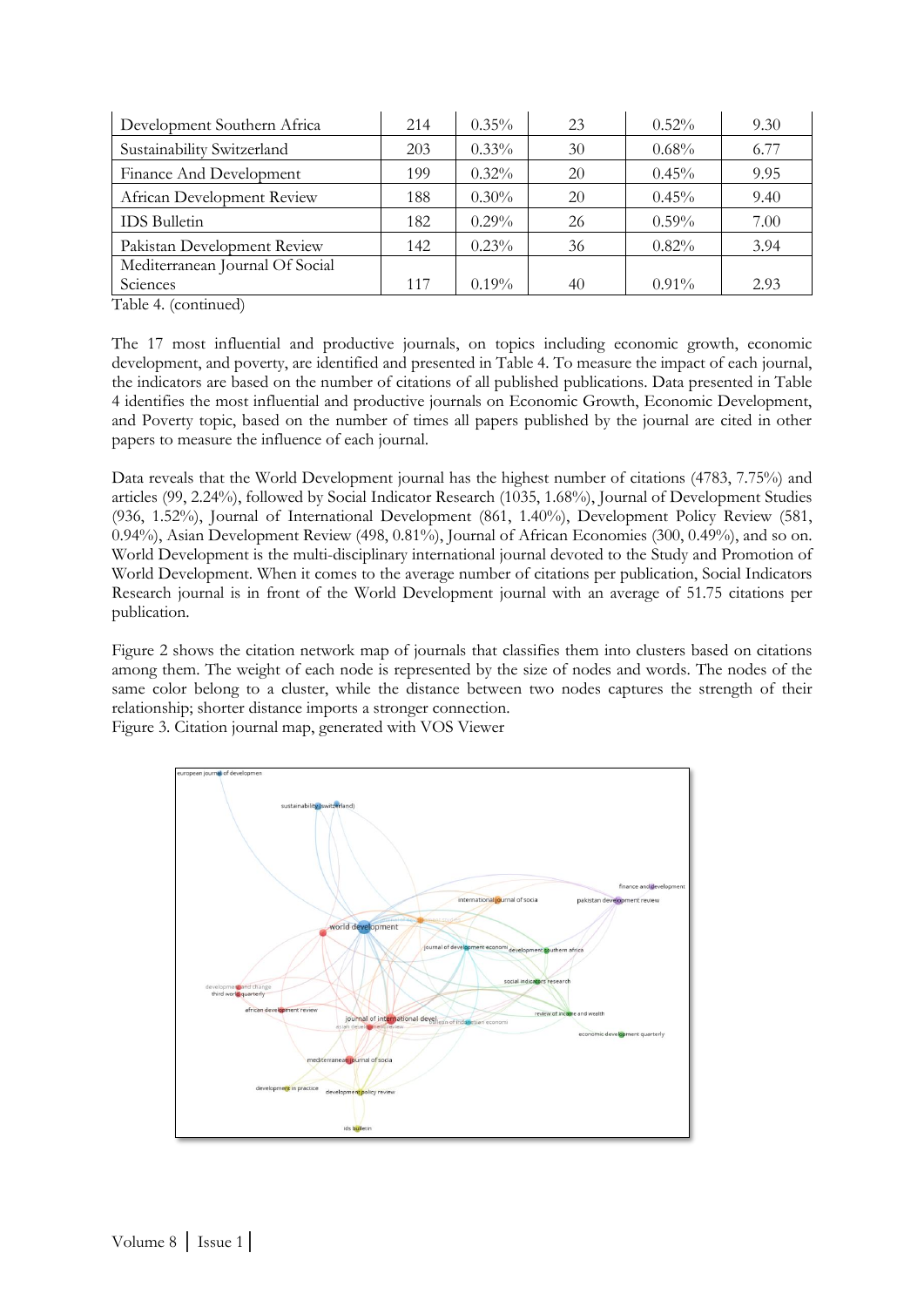Consistent with the results shown in Figure 3, *World Development* and *Journal of International Development*  journals have the highest node size. A total of seven clusters are identified by the VOS Viewer. The first one is formed by the *World Development*, *European Journal of Development Research, Review of Development Economics*  and *Sustainability (Switzerland)*. Cluster 2 includes *African Development Review, Asian Development Review, Development, and Change, Journal of African Economies, Journal of International Development, Mediterranean Journal of Social Sciences,* and *Third World Quarterly.* Cluster 3 is formed by the journal of *Development Southern Africa, Economic Development Quarterly, Review of Income and Wealth* and *Social Indicators Research.* 

Cluster 4 includes *Development in Practice, Development Policy Review*, and *IDS Bulletin*. Cluster 5 includes *Finance and development* and *Pakistan Development Review*. Cluster 6 is formed by *the Bulletin of Indonesian Economic Studies* and *Journal of Development Economics.* Finally, Cluster 7 is composed of the *International Journal of Social Economics*  and *Journal of Development Studies*.

Table 5 shows the 15 most influential countries based on the representation of defined countries/territories associated with the main search records identified in Scopus. With slightly less than one-fourth of the records found in this field, the United States of America dominates with 1131 publications. The United Kingdom, with approximately 11% of all identified publications, also has a major impact on this research area. India is a recent surprise. Thanks to the structural and political reforms and development of technological innovation, India's GDP growth has been among the highest in the world in the past decade, achieving an "annual growth of between 6-7%" [\(Myers, J., 2020\)](#page-14-10) which can be correlated to broader research in the field of economic development and poverty. No wonder the fact that the United States of America, the United Kingdom, and Australia are ranked first, due to their ranking according to the QS Higher Education System Strength Rankings 2018. The United States of America takes the first position in the world and is followed by the United Kingdom in second place. Australia takes the third position (QS Higher Education System Strength Rankings, 2020). India is a surprise and it is in the 26th position, while South Africa is in the 33rd position, and two of those countries are one of the first five countries among the most productive according to our bibliometric analyses. When it comes to government expenditure on education (% of GDP), South Africa (2018) allocates 6.2% of its GDP on education, Australia (2016) 5.3%, the United States of America (2014) 5.0%, United Kingdom (2016) 5.5%, India (2013) 3.8%, and so on (World Bank, 2020).

|                | Country                                         | Number of<br>publications<br>$\binom{0}{0}$ | Number of<br>citations for<br>publications | Average<br>citation per<br>publications | Year of a<br>first<br>published<br>article | Year of Last<br>published<br>article |
|----------------|-------------------------------------------------|---------------------------------------------|--------------------------------------------|-----------------------------------------|--------------------------------------------|--------------------------------------|
| 1              | United<br>The<br><b>States</b><br>of<br>America | 1131 (23.46)                                | 25367                                      | 22.43                                   | 1964                                       | 2019                                 |
| 2              | United Kingdom                                  | 534 (11.08)                                 | 9640                                       | 18.05                                   | 1985                                       | 2019                                 |
| 3              | South Africa                                    | 300 (6.22)                                  | 2326                                       | 7.75                                    | 1980                                       | 2019                                 |
| 4              | India                                           | 220 (4.56)                                  | 1110                                       | 5.05                                    | 1978                                       | 2019                                 |
| 5              | Australia                                       | 205(4.25)                                   | 2168                                       | 10.58                                   | 1982                                       | 2019                                 |
| 6              | China                                           | 145 (3.01)                                  | 1255                                       | 8.66                                    | 1998                                       | 2019                                 |
| $\overline{7}$ | Germany                                         | 141 (2.92)                                  | 1000                                       | 7.09                                    | 1990                                       | 2019                                 |
| 8              | Canada                                          | 135 (2.80)                                  | 1889                                       | 13.99                                   | 1975                                       | 2019                                 |
| 9              | Netherlands                                     | 101(2.10)                                   | 1146                                       | 11.35                                   | 1984                                       | 2019                                 |
| 10             | France                                          | 97 (2.01)                                   | 754                                        | 7.77                                    | 1970                                       | 2019                                 |
| 11             | Malaysia                                        | 78 (1.62)                                   | 579                                        | 7.42                                    | 1999                                       | 2019                                 |

Table 5. Fifteen of the most productive countries/territories according to Scopus (Accessed 3/2/2020, Revised 27/05/2020)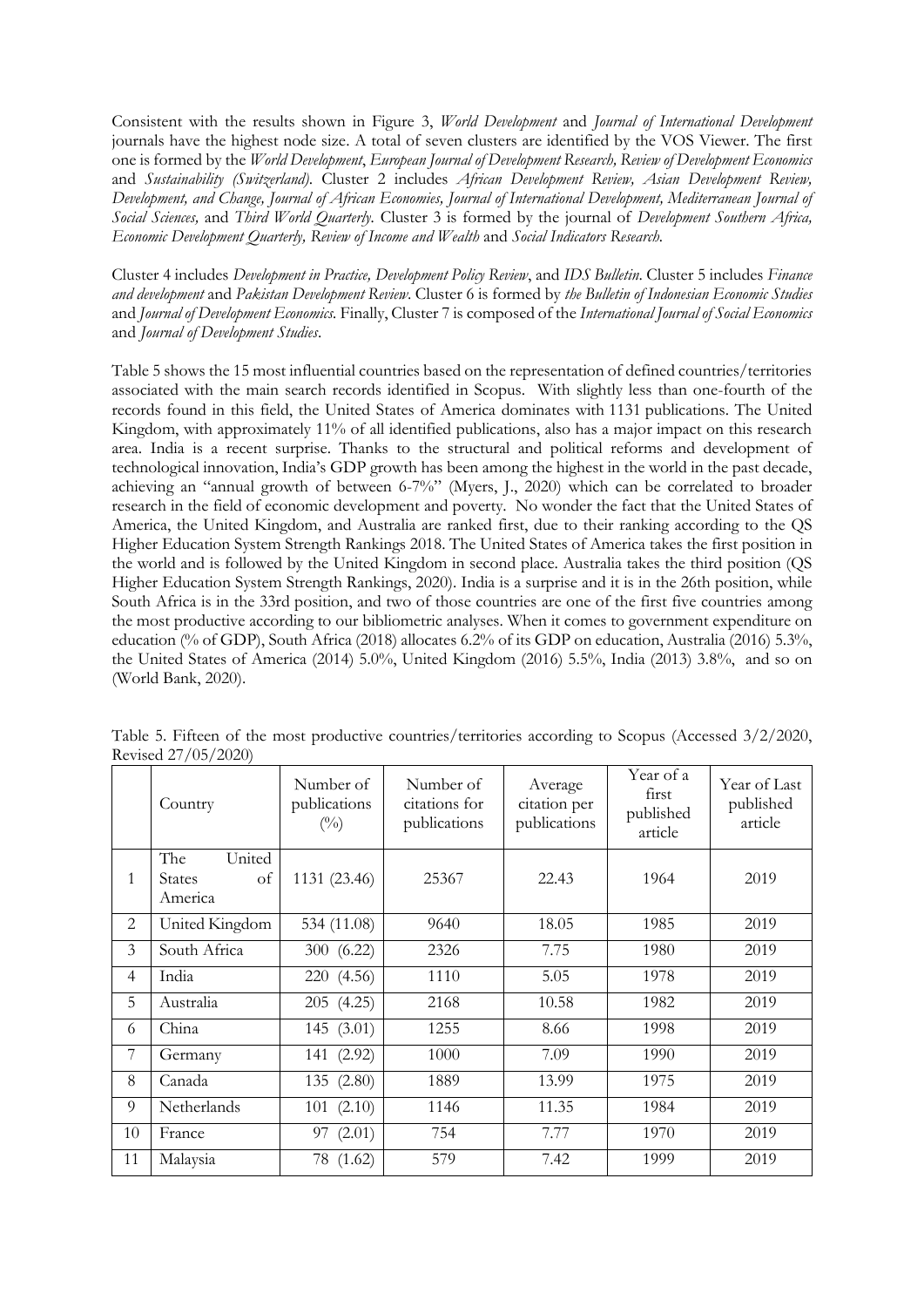| 12 | Italy     | 69(1.43)  | 654 | 9.48 | 1978 | 2019 |
|----|-----------|-----------|-----|------|------|------|
| 13 | Japan     | 67(1.39)  | 516 | 7.70 | 1995 | 2019 |
| 14 | Spain     | 66 (1.37) | 443 | 6.71 | 2000 | 2019 |
| 15 | Indonesia | 65(1.35)  | 284 | 4.37 | 1996 | 2019 |

Table 5. (Cont'd)

The majority, six of these fifteen most productive countries/territories are in Europe, while five are in Asia, two are in North America and one is in Oceania and Africa, which means that this is a topic of interest in many regions around the world. The United States of America had the largest number of total citations with 25,367, followed by the United Kingdom with 9,640, and South Africa with 2,326. Considering the average citations per article, the United States of America is top-ranked again with 22.43, followed by the United Kingdom with 18.05, and Canada with 13.99. By contrast, Indonesia (4.37), India (5.05), and Spain (6.71) had the lowest number of citations relative to the number of published articles. Finally, Table 4 shows the first year and the last year these countries published at least one publication in the field of poverty and economic development. Countries such as the United States of America, France, and Canada have had publications since the beginning of the study period, while the other countries began publishing between 1978 and 2000. In 2019, all these countries continue to regularly publish work on this topic.

### *Keywords analysis (co-occurrence)*

Keywords are a significant part of a publication and represent the core content; specific associations formed between keywords will identify the degree of the academic level of interest in the field through keyword analysis. In this research, the authors use keyword co-occurrence analysis to address highly popular topics in the field of poverty and economic development. A total of 4372 publications had 7997 keywords, most of which are not frequently used, with a small number of keywords that are often used. Surely, the most frequently used keyword is 'poverty' with the highest frequency of occurrence, followed by 'economic growth', 'economic development, 'poverty alleviation, 'economics', 'sustainable development, 'developing countries, and 'income distribution'. Twenty-five keywords with an appearance of more than 20 times are shown in Table 6.

|    | Keyword                 | F    | Keyword                     | F   |
|----|-------------------------|------|-----------------------------|-----|
| 1. | Poverty                 | 1093 | 14. Development             | 149 |
| 2. | Economic growth         | 1082 | 15.<br>Economics            | 138 |
| 3. | Economic development    | 865  | Sub-Saharan Africa<br>16.   | 126 |
| 4. | Poverty alleviation     | 652  | 17.<br>Growth               | 123 |
| 5. | Income distribution     | 251  | South Africa<br>18.         | 123 |
| 6. | Africa                  | 210  | Employment<br>19.           | 122 |
| 7. | Inequality              | 207  | Globalization<br>20.        | 120 |
| 8. | Developing world        | 193  | Developing countries<br>21. | 117 |
| 9. | Sustainable development | 190  | Poverty reduction<br>22.    | 116 |
|    | 10. Asia                | 188  | Social policy<br>23.        | 104 |
|    | 11. India               | 161  | Developing country<br>24.   | 97  |
|    | 12. China               | 156  | Economic policy<br>25.      | 90  |

Table 6. Most important keyword(s)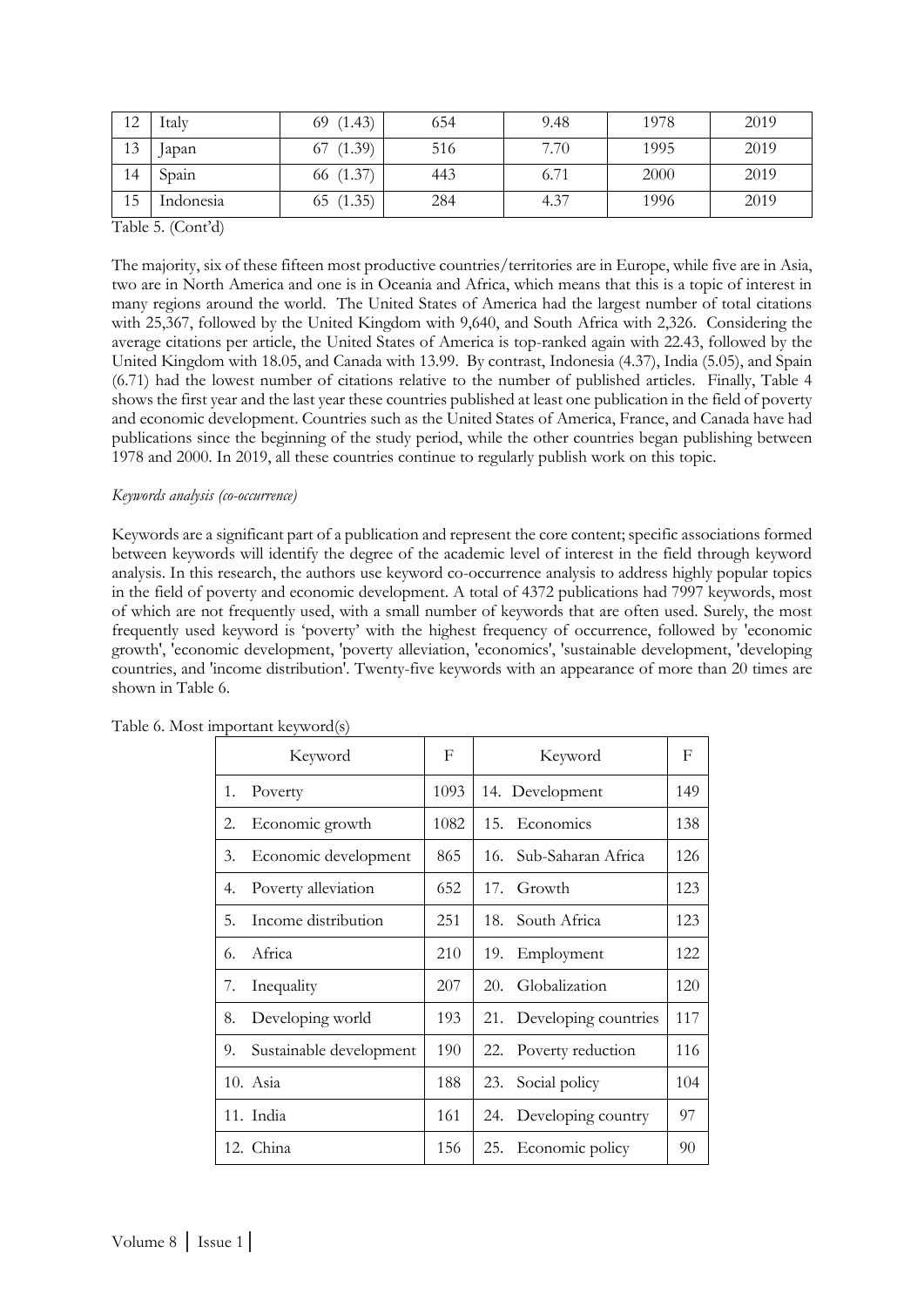|                          | $\sim$<br><b>Eulasia</b><br>. | -<br>$1 \vee 1$ |  |  |
|--------------------------|-------------------------------|-----------------|--|--|
| $\sqrt{2}$<br>$\sqrt{1}$ | .5.11                         |                 |  |  |

Table 6. (Cont'd)

a)

It was expected that keywords such as 'poverty', 'economic growth, 'economic development, 'poverty alleviation, 'income distribution' are those that are first ranked. Africa and Sub-Saharan Africa are regions with the highest poverty rates in the world and they are very often mentioned and analyzed in papers and publications. Other keywords are closely related to the phenomenon of poverty and economic growth. China is one of the most productive countries, and it has generated about 3 percent of all publications on economic growth, economic development, and poverty. According to Table 6, the word "China" is one of the important keywords. This is not surprising, since China has recently been characterized as the new center of gravity of the global economy. Today, China is a global economic superpower, a locomotive of global economic growth, a country with the second economic power and the second place in world exports, a country with the largest foreign trade surplus and the largest foreign exchange reserves, and a country whose economic growth has been the highest in the world for decades.

Following the preliminary consolidation of keywords, the co-occurrence network was employed to identify and represent identifiable networks of high-frequency co-keywords in the field of poverty and economic development. Using natural language processing techniques, keywords from analyzed publications are used to determine the frequency of given words ('co-words') that appear in these publications. The VOS Viewer was used to analyze keyword co-occurrence and it obtained graphs that explore the most common themes illustrating the research trends and hotspots in the field of economic growth, economic development, and poverty [\(Van Eck, N. J. & Waltman, L., 2011\)](#page-14-11). The co-occurrence threshold of the keywords was set, as 50 and 57 items were incorporated into visualization (see Figure 4).

In Figure 4a, the position of a keyword in the two-dimensional space is determined by applying WOS mapping techniques in 2D [\(Van Eck, Waltman, Dekker, & van den Berg, 2010\)](#page-15-2) space for each term, and the size of the circles represents keyword occurrences. The larger the circle, the more often a keyword has been co-selected. Keywords such as 'economic development, 'poverty', 'economic growth and 'poverty alleviation had the highest strength. Line thickness is a measure of the strength of the association between keywords relative to each other. The distance between two keywords implies the relative strength of their relationship and the similarity of the topic. The distance between two keywords shows the relative strength of their relatedness and topic similarity. The same color circles suggest a cluster of many interlinked keywords and underline an individual aspect or subtopic within the same high-level science field. The cooccurrences network of keywords in Figure 4a clearly illustrates four distinct clusters.

Figure 4. Co-occurrences network of keywords, generated with the VOS Viewer (a – network visualization based on co-occurrences keywords; b – network visualization based on the co-occurrences keywords and average publication per year scores)

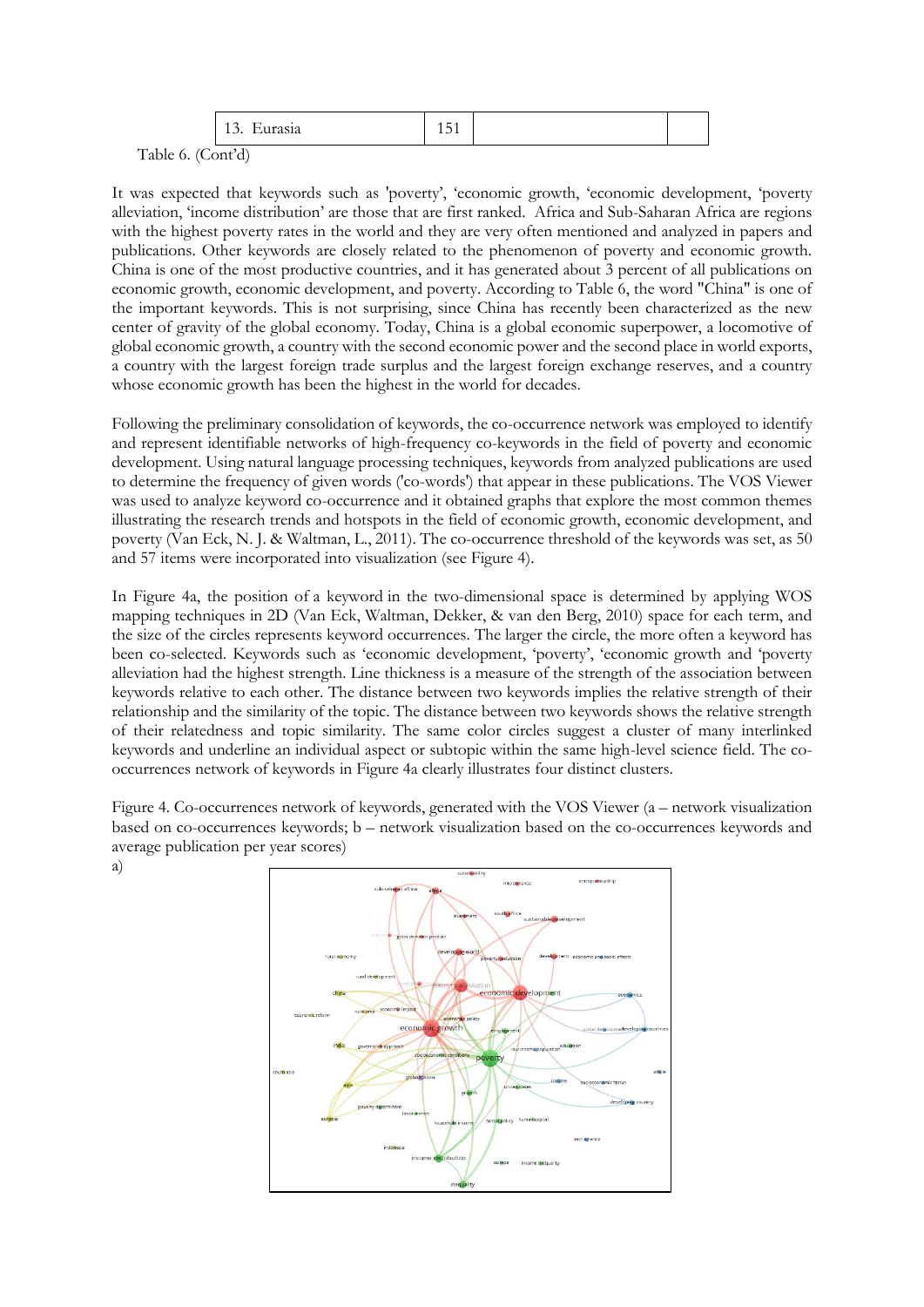

### b)

By analyzing the key node circles, appropriate labels of the four main clusters could be assigned to each of them. Specifically, as was shown in the red cluster (Figure 4a, cluster 1, 20 items), keywords such as economic growth, economic development, poverty alleviation, Africa, developing world, sustainable development, development, poverty reduction, and such, apparently were relevant to the topic of "economic development". In the green cluster (Figure 4a, cluster 2, 16 items), keywords such as poverty, income distribution, inequality, growth, employment, social policy, and such, focused on poverty and income distribution. Next, in the blue cluster (Figure 4a, cluster 3, 10 items), keywords such as economics, developing countries, income, social development, low-income population, economic and social effects, socioeconomic status, and such, concentrated on the aspect of "Socioeconomic status". In the yellow cluster (Figure 4a, cluster 4, 10 items), keywords such as Asia, India, China, Eurasia, rural economy, rural area, rural development, and such, were associated with "region development" topics.

As is shown in Figure 4b, different colors were used to represent the time-varying keyword co-occurrences from 2006 (in dark purple) to 2012 (in yellow). It may be seen that for a keyword or term belonging to "region development" of Cluster 4, the average year of publication is the year 2006. For keyword in Cluster 1 "economic development," the average publication year has shifted to the period from 2008 to 2010. In the yellow period (around 2012), keywords that belong to cluster 3 of "Socioeconomic status" appear, which is still a hot topic on the economic scene is today.

### **Conclusions and research opportunities**

This analysis evaluated the global research trends in economic development and poverty publications from 1970 to 2019. In the last 20 years, the issue of economic development and poverty has been a field with extensive studies, most significantly since the year 2000. There is an increasing interest among researchers related to economic growth and development and poverty, which is consistent with the fact that economic growth and development, are one of the best directions on the path to poverty reduction.

This analysis used the SCOPUS databases to retrieve publications from 1970 to 2019. The survey was conducted during the first week of February 2020, and a total of 5,337 publications were returned from the main search. Regarding the number of publications per year, a growing pattern of Poverty and Economic growth and development occurs in the last forty years. With 21 publications, Martin Ravallion is the author, while "A new data set measuring income inequality" (1996), by K. Deininger and L., is the most cited article. Data show the greatest number of publications (99) in the World Development Journal. World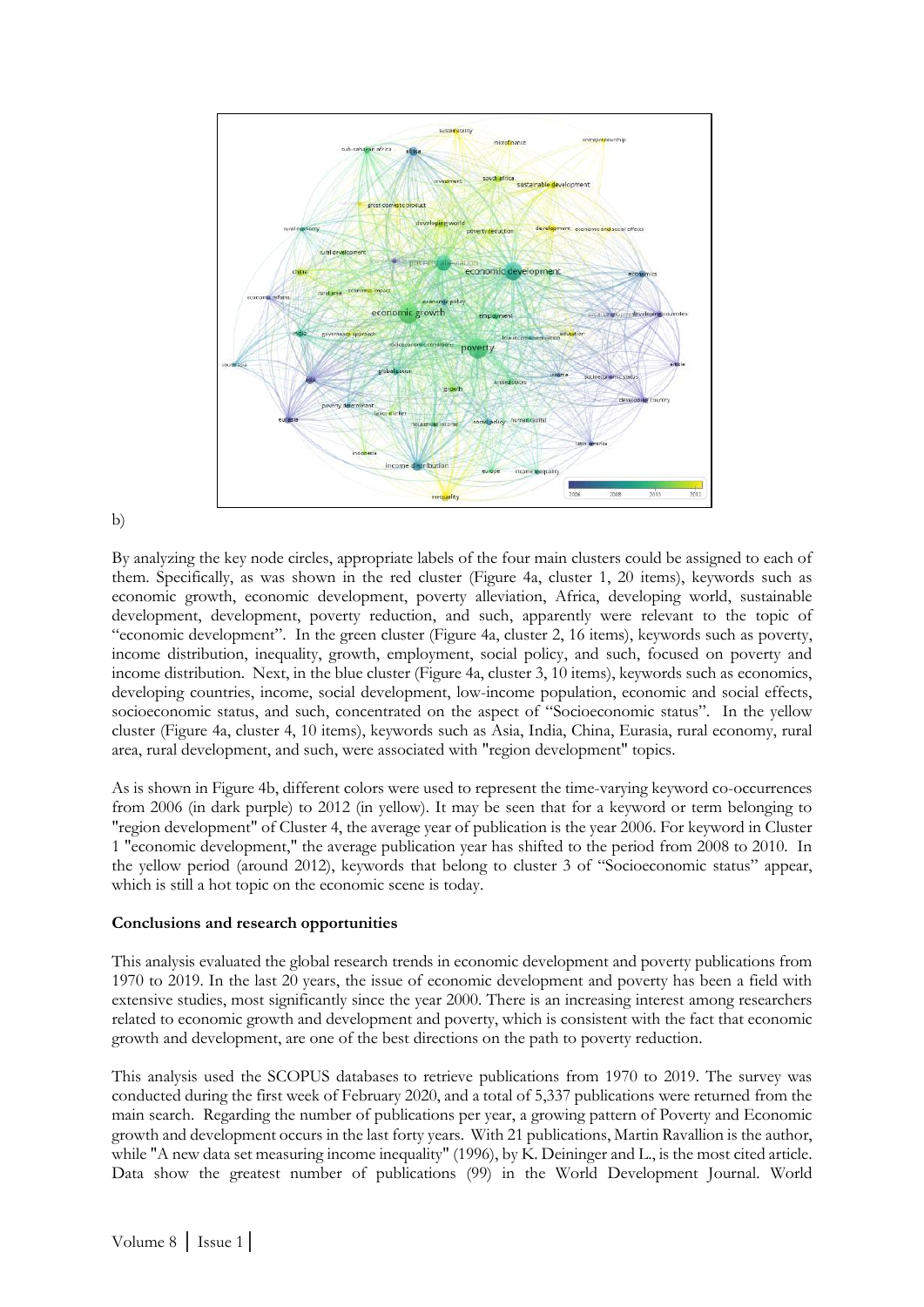Development Journal and Journal of International Development have the largest node sizes. By evaluating the countries that were most influential based on the number of publications published in the collection by each country, we concluded that, with 1.262 publications, the USA was the first. The most frequently used keyword is 'poverty' with the highest frequency of occurrence, followed by 'economic growth', 'economic development, 'poverty alleviation, etc. Broader research should include more keywords in analysis in first "disease", "health", "infection", etc.

As far as constraints of this bibliometric study, the main collection was limited to the SCOPUS database. Different international databases (e.g., WoS or PubMed) should be combined in future research. However, the Scopus database was picked as a data source, because it is the largest citation and abstract database of peer-reviewed scientific literature, and the most widely used for search and analysis of scientific publications. Secondly, the bibliometric method of research could be performed only for the current classifications used in SCOPUS. Based on these constraints, a more in-depth review of the content is recommended for further research in the characterization of the bibliometric analysis.

### **References**

<span id="page-13-1"></span>Adams, R. H. (2003). *Economic growth, inequality, and poverty: Findings from a new data set* (Vol. 2972): World Bank Publications.

<span id="page-13-5"></span>Aghaei Chadegani, A., Salehi, H., Yunus, M., Farhadi, H., Fooladi, M., Farhadi, M., & Ale Ebrahim, N. (2013). A comparison between two main academic literature collections: Web of Science and Scopus databases. *Asian Social Science, 9*(5), 18-26. DOI: doi:10.5539/ass.v9n5p18

<span id="page-13-11"></span>Beck, T., Demirgüç-Kunt, A., & Levine, R. (2007). Finance, inequality, and the poor. *Journal of Economic Growth, 12*(1), 27-49. doi: https://doi.org/10.1007/s10887-007-9010-6

<span id="page-13-12"></span>Beckerman, W. (1992). Economic growth and the environment: Whose growth? whose environment? *World Development, 20*(4), 481-496. doi: 10.1016/0305-750X(92)90038-W

<span id="page-13-4"></span>Cardoso, S. M., & Teixeira, A. A. C. (2020). The Focus on Poverty in the Most Influential Journals in Economics: A Bibliometric Analysis of the "Blue Ribbon" Journals. *Poverty & Public Policy, 12*(1), 10-42. doi: https://doi.org/10.1002/pop4.269

<span id="page-13-0"></span>Council of Europe. (2020). Poverty. Retrieved 26.08.2020, Retrieved from https:/[/www.coe.int/en/web/compass/poverty#5](http://www.coe.int/en/web/compass/poverty#5)

<span id="page-13-6"></span>Deininger, K., & Squire, L. (1996). A new data set measuring income inequality. *World Bank Economic Review, 10*(3), 565-591. doi: 10.1093/wber/10.3.565

<span id="page-13-3"></span>DFID, G. B. (2008). Growth: building jobs and prosperity in developing countries. *London: Department for International Development*.

<span id="page-13-9"></span>Diener, E., & Biswas-Diener, R. (2002). Will money increase subjective well-being? A literature review and guide to needed research. *Social Indicators Research, 57*(2), 119-169. doi: 10.1023/A:1014411319119

<span id="page-13-8"></span>Dollar, D., & Kraay, A. (2002). Growth is good for the poor. *Journal of Economic Growth, 7*(3), 195-225. doi: 10.1023/A:1020139631000

<span id="page-13-10"></span>Dollar, D., & Kraay, A. (2004). Trade, growth, and poverty. *Economic Journal, 114*(493), F22-F49. doi: 10.1111/j.0013-0133.2004.00186.x

<span id="page-13-2"></span>Fields, G. S. (1989). Changes in poverty and inequality in developing countries. *The World Bank Research Observer, 4*(2), 167-185.

<span id="page-13-7"></span>Glaeser, E. L., La Porta, R., Lopez-de-Silanes, F., & Shleifer, A. (2004). Do institutions cause growth? *Journal of Economic Growth, 9*(3), 271-303. doi: 10.1023/B:JOEG.0000038933.16398.ed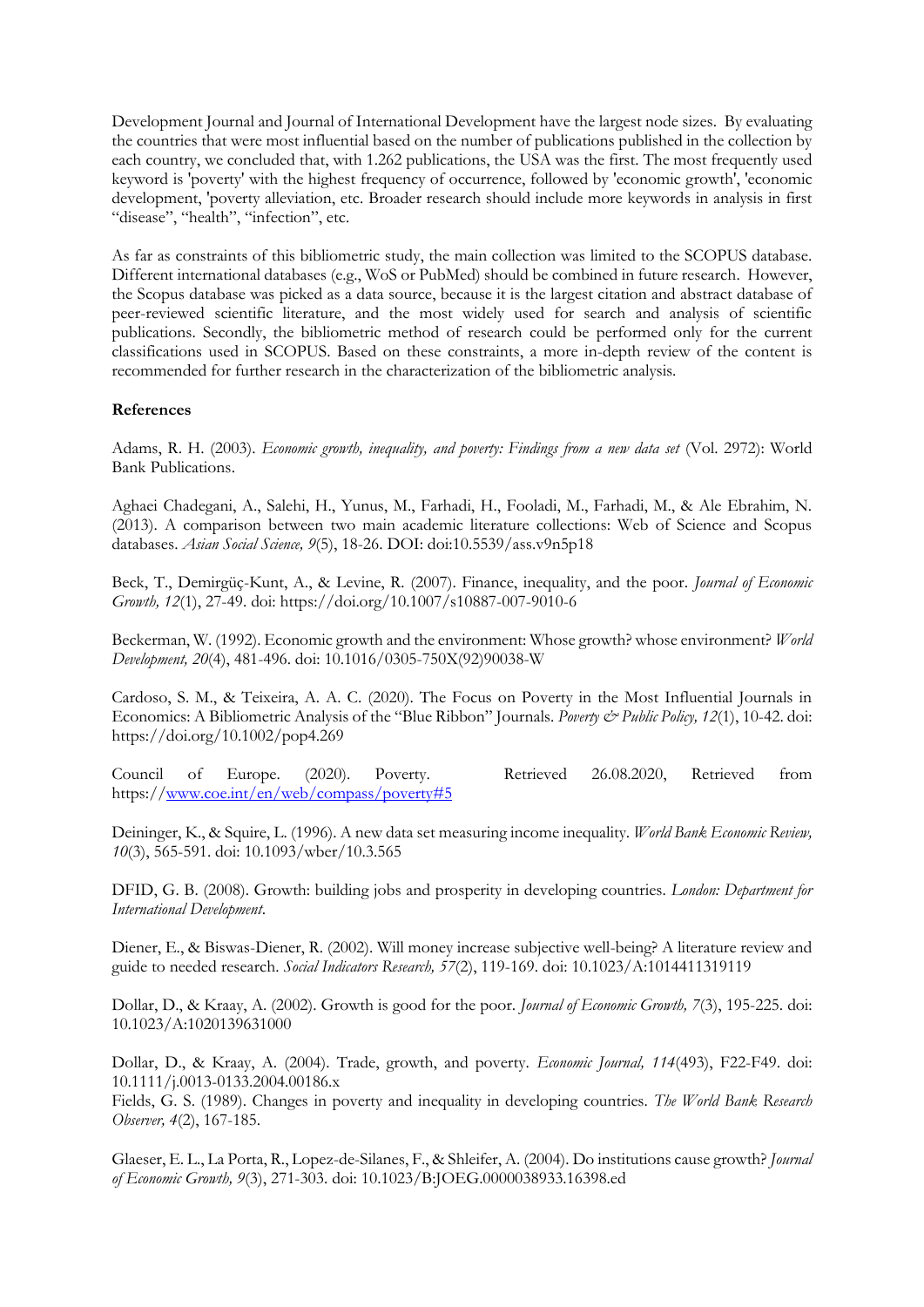Islam, R. (2004). The nexus of economic growth, employment and poverty reduction: An empirical analysis. Recovery and Reconstruction Department International Labour Office. 92-2-115485-8[ISBN]

<span id="page-14-1"></span>Kwon, H.-j., & Yi, I. (2015). Economic development and poverty reduction in Korea: Governing multifunctional institutions. In Bangura Y. (Ed.), *Developmental Pathways to Poverty Reduction* (pp. 175-200). London: Palgrave Macmillan. doi: https://doi.org/10.1057/9781137482549\_8

Lahat, L. (2017). The Effects of Knowledge about Poverty, Exposure to Poverty and Trust on Policymakers' Perceptions about Poverty, Social Policy and Administration, doi: 10.1111/spol.1233210.1111/spol.12332

<span id="page-14-2"></span>Lopez, J. H. (2006). The relative roles of growth and inequality for poverty reduction. *Poverty reduction and growth: Virtuous and vicious circles. Washington, DC: The World Bank*.

<span id="page-14-10"></span>Myers, J. (2020). India is now the world's 5th largest economy. Retrieved 20.3.2020, 2020, Retrieved from https:/[/www.weforum.org/agenda/2020/02/india-gdp-economy-growth-uk-france/](http://www.weforum.org/agenda/2020/02/india-gdp-economy-growth-uk-france/)

QS Higher Education System Strength Rankings. (2020). Retrieved 26.08.2020. Retrieved from https://www.qs.com/top-higher-education-systems-in-the-world/

<span id="page-14-9"></span>Ravallion, M. (2001). Growth, inequality and poverty: looking beyond averages. *World Development, 29*(11), 1803-1815.

<span id="page-14-3"></span>Ravallion, M., & Chen, S. (1999). *What can new survey data tell us about recent changes in distribution and poverty?* : The World Bank. doi: https://doi.org/10.1596/1813-9450-1694

<span id="page-14-0"></span>Ravallion, M., & Chen, S. (2011). Weakly relative poverty. *Review of Economics and Statistics, 93*(4), 1251-1261. doi: https://doi.org/10.1162/REST\_a\_00127

Ravallion, M. (2011). The Two Poverty Enlightenments Historical Insights from Digitalized Books Spanning Three Centuries, The World Bank, doi: https://doi.org/10.1596/1813-9450-5549

<span id="page-14-7"></span>Rodrik, D. (2008). *One economics, many recipes: Globalization, institutions, and economic growth*: Princeton University Press. doi: DOI: 10.2307/j.ctvcm4jbh

<span id="page-14-4"></span>Roemer, M., & Gugerty, M. K. (1997). *Does economic growth reduce poverty?* : Harvard Institute for International Development Cambridge, MA.

<span id="page-14-5"></span>Škare, M., & Družeta, R. P. (2016). Poverty and economic growth: a review. *Technological and Economic Development of Economy, 22*(1), 156-175. doi: 10.3846/20294913.2015.1125965

<span id="page-14-8"></span>Taylor, E. J. (1999). The new economics of labour migration and the role of remittances in the migration process. *International Migration, 37*(1), 63-88. doi: https://doi.org/10.1111/1468-2435.00066

<span id="page-14-6"></span>Teixeira, A. A. C., & Carvalho, L. (2014). Where are the poor in mainstream international economics? *Poverty & Public Policy, 6*(3), 215-238. doi: https://doi.org/10.1002/pop4.77

<span id="page-14-11"></span>Todaro, M. P., & Smith, S. C. (2015). *Economic Development* (12th ed.): United Kingdom: Pearson Education, Inc.

Van den Berg, H. (2017) *[Economic growth and development](https://scholar.google.com/scholar?oi=bibs&cluster=17957933836490654777&btnI=1&hl=en)* (3th ed): Singapore: World Scientific Publishing Company, Co. Pte. Ltd.

Van Eck, N. J., & Waltman, L. (2011). Text mining and visualization using VOSviewer. *arXiv preprint arXiv:1109.2058*.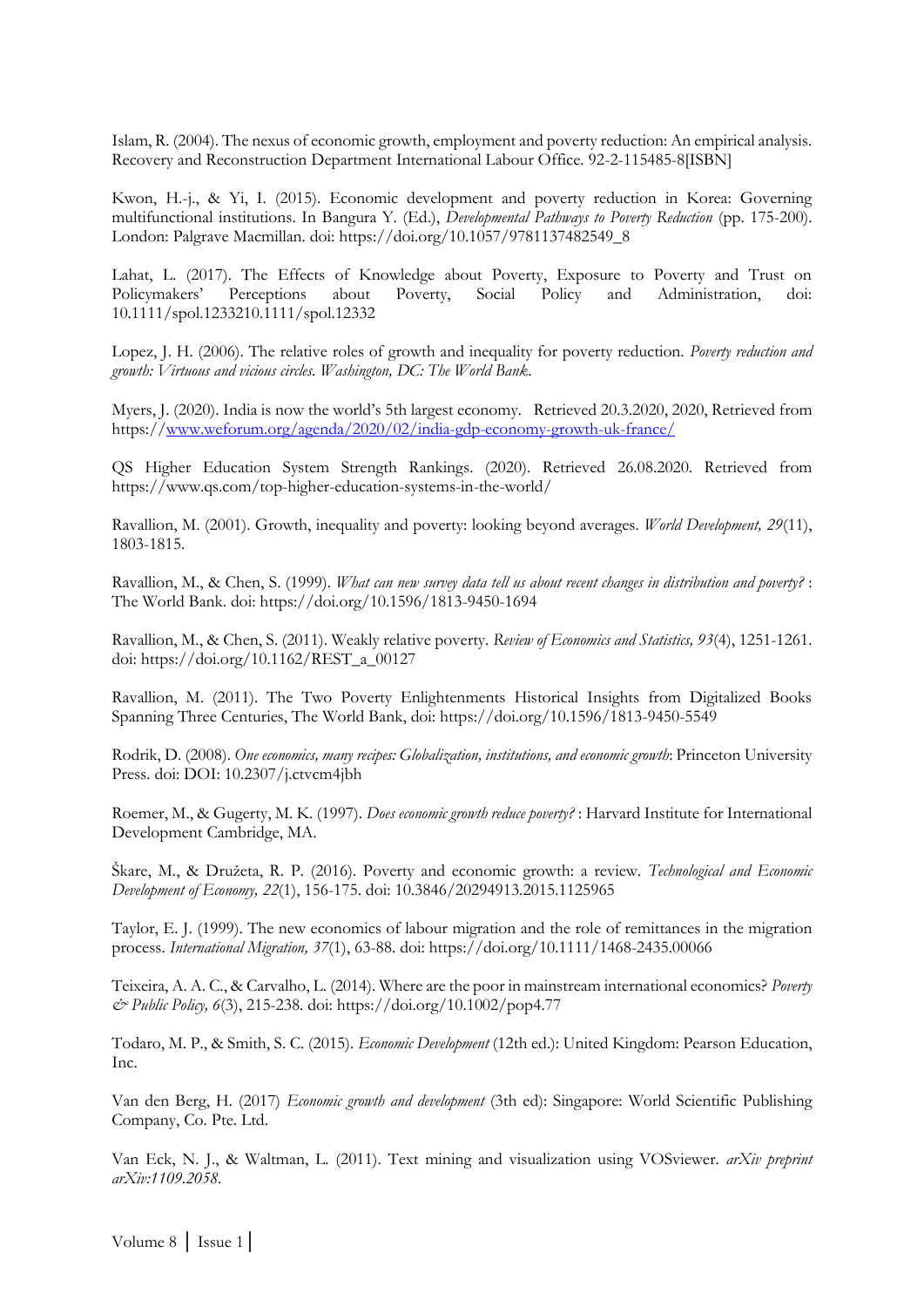<span id="page-15-2"></span>Van Eck, N. J., Waltman, L., Dekker, R., & van den Berg, J. (2010). A comparison of two techniques for bibliometric mapping: Multidimensional scaling and VOS. *Journal of the American Society for Information Science and Technology, 61*(12), 2405-2416. doi: https://doi.org/10.1002/asi.21421

<span id="page-15-0"></span>World Bank. (2020a). Poverty and Inequality. Retrieved 26.08.2020, Retrieved from https://datatopics.worldbank.org/world-development-indicators/themes/poverty-and-inequality.html

<span id="page-15-1"></span>World Bank. (2020b). Poverty Overview. Retrieved 20.3.2020, 2020, Retrieved from https:/[/www.worldbank.org/en/topic/poverty/overview](http://www.worldbank.org/en/topic/poverty/overview)

World Bank. (2020c). Indicators. Retrieved 26.08.2020. Retrieved from https://data.worldbank.org/indicator

### **Appendix 1**

|      | Social Sciences                |                              | Business, Management and<br>Accounting |                              | Economics, Econometrics<br>and Finance |                              |
|------|--------------------------------|------------------------------|----------------------------------------|------------------------------|----------------------------------------|------------------------------|
|      | Total number<br>of publication | Topic related<br>publication | Total number<br>of publication         | Topic related<br>publication | Total number<br>of publication         | Topic related<br>publication |
| 1970 | 15.109                         | $\mathbf{1}$                 | 2359                                   | $\overline{0}$               | 1869                                   | $\mathbf{1}$                 |
| 1971 | 16.149                         | $\theta$                     | 2462                                   | $\overline{0}$               | 2176                                   | $\mathbf{1}$                 |
| 1972 | 17.387                         | $\overline{0}$               | 2747                                   | $\theta$                     | 2189                                   | $\overline{0}$               |
| 1973 | 19.007                         | $\mathbf{1}$                 | 3475                                   | $\overline{0}$               | 2425                                   | $\overline{0}$               |
| 1974 | 20.704                         | $\overline{4}$               | 4053                                   | $\overline{0}$               | 2990                                   | $\overline{0}$               |
| 1975 | 21.653                         | 3                            | 4181                                   | $\theta$                     | 2902                                   | $\overline{2}$               |
| 1976 | 22.852                         | $\mathbf{1}$                 | 4322                                   | $\overline{0}$               | 3096                                   | $\overline{3}$               |
| 1977 | 24.479                         | $\overline{0}$               | 4751                                   | $\overline{0}$               | 3528                                   | $\mathbf{1}$                 |
| 1978 | 26.326                         | 5                            | 4901                                   | $\mathbf{1}$                 | 3973                                   | $\overline{c}$               |
| 1979 | 28.775                         | $\overline{0}$               | 5170                                   | $\mathbf{1}$                 | 4676                                   | $\overline{c}$               |
| 1980 | 30.215                         | $\overline{4}$               | 5409                                   | 2                            | 4329                                   | 3                            |
| 1981 | 32.021                         | $\overline{4}$               | 5827                                   | $\boldsymbol{0}$             | 4594                                   | $\overline{2}$               |
| 1982 | 34.614                         | 6                            | 6550                                   | $\mathbf{1}$                 | 4910                                   | $\overline{3}$               |
| 1983 | 36.090                         | $\overline{c}$               | 7346                                   | $\theta$                     | 5166                                   | $\mathbf{1}$                 |
| 1984 | 37.991                         | 10                           | 7804                                   | $\overline{2}$               | 5526                                   | $\overline{4}$               |
| 1985 | 38.033                         | $8\,$                        | 7992                                   | $\overline{0}$               | 6273                                   | 9                            |
| 1986 | 39.479                         | 6                            | 8293                                   | $\theta$                     | 6165                                   | $\overline{3}$               |
| 1987 | 41.473                         | 7                            | 8556                                   | $\theta$                     | 6320                                   | $\overline{2}$               |
| 1988 | 43.492                         | 7                            | 9511                                   | $\mathbf{1}$                 | 6599                                   | 3                            |
| 1989 | 45.241                         | 15                           | 10296                                  | $\overline{2}$               | 7120                                   | 5                            |
| 1990 | 47.687                         | 18                           | 12555                                  | $\overline{c}$               | 7605                                   | $\overline{7}$               |
| 1991 | 49.002                         | 17                           | 12441                                  | $\overline{4}$               | 7879                                   | $\overline{7}$               |
| 1992 | 50.473                         | 36                           | 13402                                  | $\mathbf{1}$                 | 8217                                   | 10                           |
| 1993 | 53.583                         | 26                           | 14392                                  | $\boldsymbol{0}$             | 8704                                   | $\overline{9}$               |
| 1994 | 55.605                         | 16                           | 15797                                  | 1                            | 9527                                   | $\overline{7}$               |
| 1995 | 58.451                         | 33                           | 17139                                  | $\overline{2}$               | 10191                                  | 11                           |